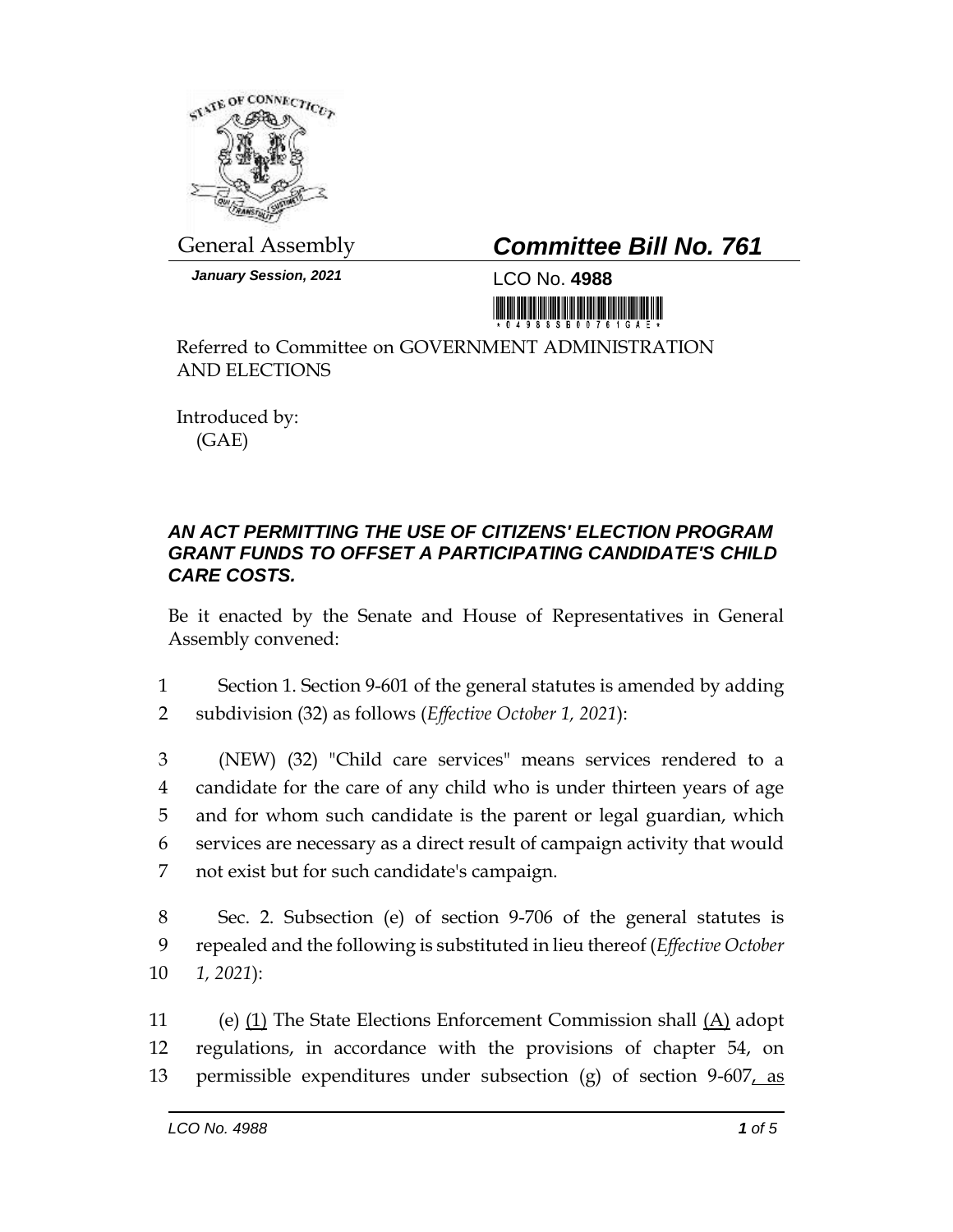amended by this act, for qualified candidate committees receiving grants from the fund under sections 9-700 to 9-716, inclusive, and (B) on or after July 1, 2021, amend such regulations to permit expenditures for child care services.

 (2) After the amendment of regulations pursuant to subparagraph (B) of subdivision (1) of this subsection, expenditures for child care services 20 made by the qualified candidate committee of a participating candidate shall be deemed permissible if such expenditures (A) are, in the aggregate, not more than the amount of qualifying contributions permitted under section 9-704, and (B) comply with all regulations adopted or amended, as applicable, pursuant to subdivision (1) of this subsection.

 Sec. 3. Subsection (c) of section 9-710 of the general statutes is repealed and the following is substituted in lieu thereof (*Effective October 1, 2021*):

 (c) A candidate who intends to participate in the Citizens' Election Program may provide personal funds for such candidate's campaign for nomination or election in an amount not exceeding: (1) For a candidate for the office of Governor, twenty thousand dollars; (2) for a candidate for the office of Lieutenant Governor, Attorney General, State Comptroller, State Treasurer or Secretary of the State, ten thousand dollars; (3) for a candidate for the office of state senator, two thousand dollars; or (4) for a candidate for the office of state representative, one thousand dollars. Such personal funds shall not constitute a qualifying contribution under section 9-704. For the purposes of this section, and after the amendment of regulations pursuant to subparagraph (B) of subdivision (1) of subsection (e) of section 9-706, as amended by this act, expenditures for child care services made directly from any such candidate's personal funds and for which such candidate does not seek reimbursement from his or her candidate committee, as provided in subsection (k) of section 9-607, shall not count toward the amounts provided in subdivisions (1) to (4), inclusive, as applicable, of this subsection.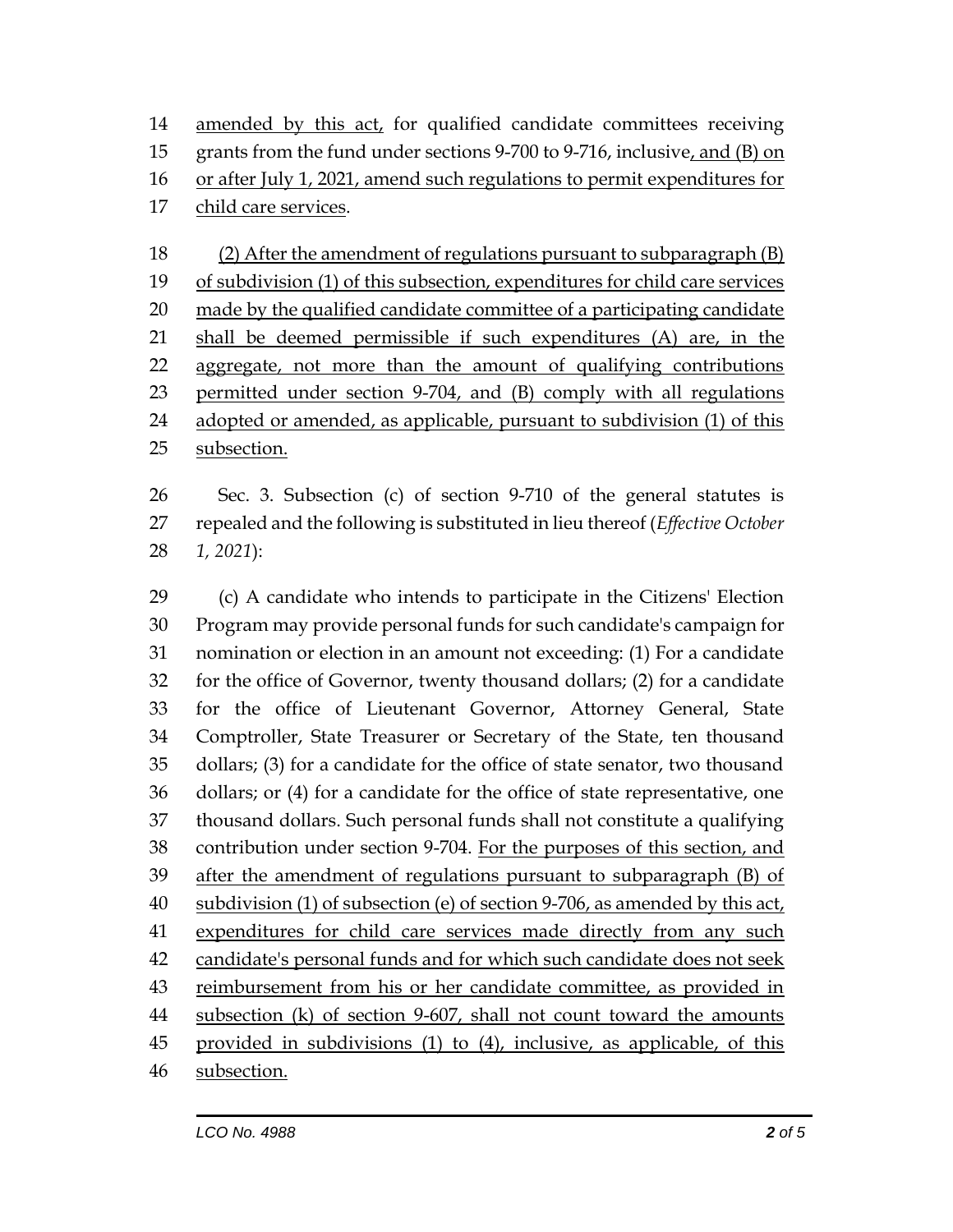Sec. 4. Subdivision (2) of subsection (g) of section 9-607 of the general statutes is repealed and the following is substituted in lieu thereof (*Effective October 1, 2021*):

 (2) Unless otherwise provided by this chapter, any treasurer, in accomplishing the lawful purposes of the committee, may pay the expenses of: (A) Advertising in electronic and print media; (B) any other form of printed advertising or communications including "thank you" advertising after the election; (C) campaign items, including, but not limited to, brochures, leaflets, flyers, invitations, stationery, envelopes, reply cards, return envelopes, campaign business cards, direct mailings, postcards, palm cards, "thank you" notes, sample ballots and other similar items; (D) political banners and billboards; (E) political paraphernalia, which is customarily given or sold to supporters including, but not limited to, campaign buttons, stickers, pins, pencils, pens, matchbooks, balloons, pads, calendars, magnets, key chains, hats, tee shirts, sweatshirts, frisbees, pot holders, jar openers and other similar items; (F) purchasing office supplies for campaign or political purposes, campaign photographs, raffle or other fund-raising permits required by law, fund-raiser prizes, postage, express mail delivery services, bulk mail permits, and computer supplies and services; (G) banking service charges to maintain campaign and political accounts; (H) subscriptions to newspapers and periodicals which enhance the candidacy of the candidate or party; (I) lease or rental of office space for campaign or political purposes and expenses in connection therewith including, but not limited to, furniture, parking, storage space, utilities and maintenance, provided a party committee or political committee organized for ongoing political activities may purchase such office space; (J) lease or rental of vehicles for campaign use only; (K) lease, rental or use charges of any ordinary and necessary campaign office equipment including, but not limited to, copy machines, telephones, postage meters, facsimile machines, computer hardware, software and printers, provided a party committee or political committee organized for ongoing political activities may purchase office equipment, and provided further that a candidate committee or a political committee, other than a political committee formed for ongoing political activities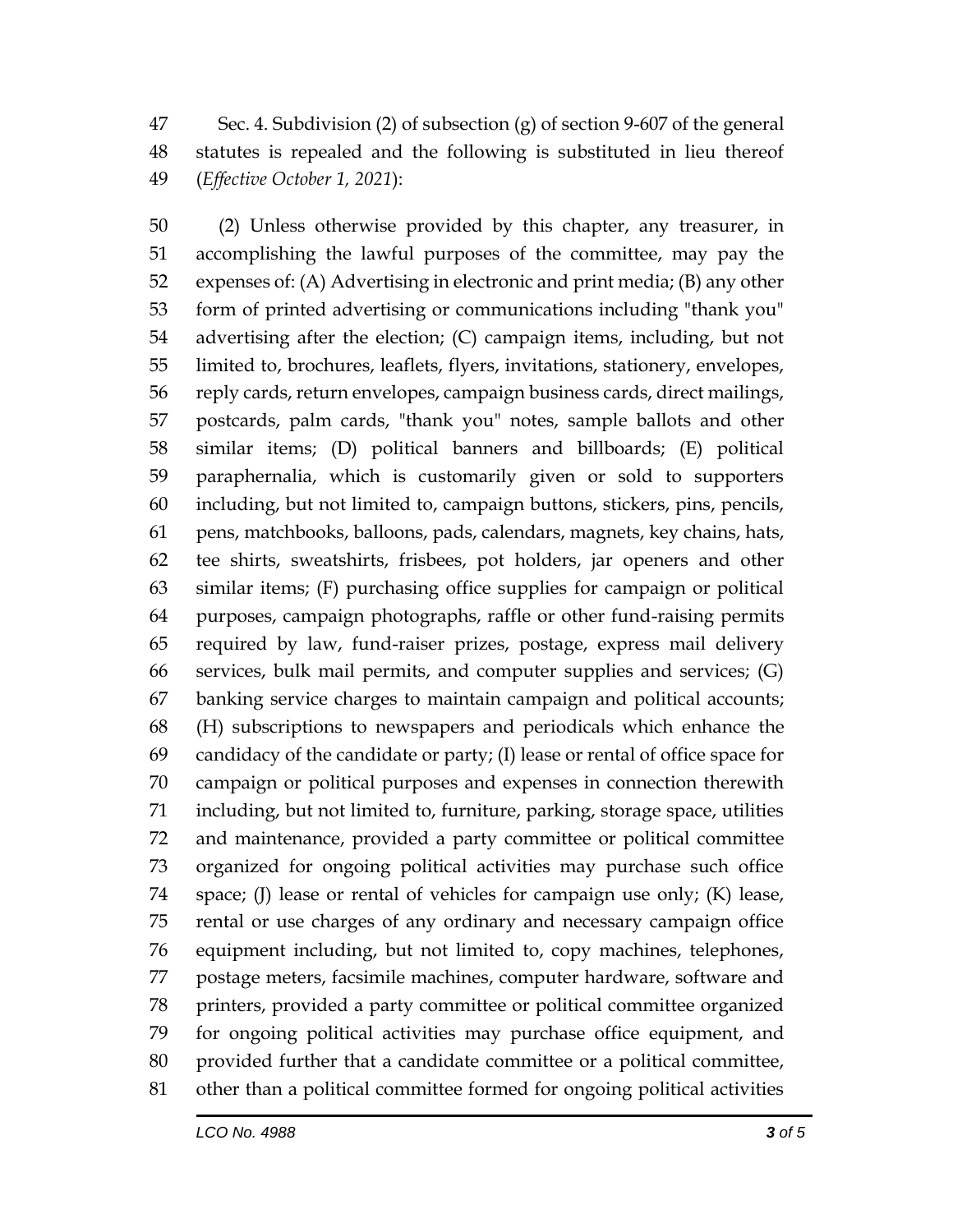or an exploratory committee, may purchase computer equipment; (L) compensation for campaign or committee staff, fringe benefits, **[**and**]** payroll taxes and child care services, provided (i) the candidate and any member of his immediate family shall not receive compensation, and (ii) compensation for child care services is reasonable and customary for the services rendered; (M) travel, meals and lodging expenses of speakers, campaign or committee workers, the candidate and the candidate's spouse for political and campaign purposes; (N) fund raising; (O) reimbursements to candidates and campaign or committee workers made in accordance with the provisions of this section for campaign- related expenses for which a receipt is received by the treasurer; (P) campaign or committee services of attorneys, accountants, consultants or other professional persons for campaign activities, obtaining or contesting ballot status, nomination, or election, and compliance with this chapter; (Q) purchasing campaign finance reports; (R) repaying permissible campaign loans made to the committee that are properly reported and refunding contributions received from an impermissible source or in excess of the limitations set forth in this chapter; (S) conducting polls concerning any political party, issue, candidate or individual; (T) gifts to campaign or committee workers or purchasing flowers or other commemorative items for political purposes not to exceed one hundred dollars to any one recipient in a calendar year or for the campaign, as the case may be; (U) purchasing tickets or advertising from charities, inaugural committees, or other civic organizations if for a political purpose, for any candidate, a candidate's spouse, a member of a candidate's campaign staff, or members of committees; (V) the inauguration of an elected candidate by that candidate's candidate committee; (W) hiring of halls, rooms, music and other entertainment for political meetings and events; (X) reasonable compensation for public speakers hired by the committee; (Y) transporting electors to the polls and other get-out-the-vote activities on election day; and (Z) any other necessary campaign or political expense.

This act shall take effect as follows and shall amend the following sections: